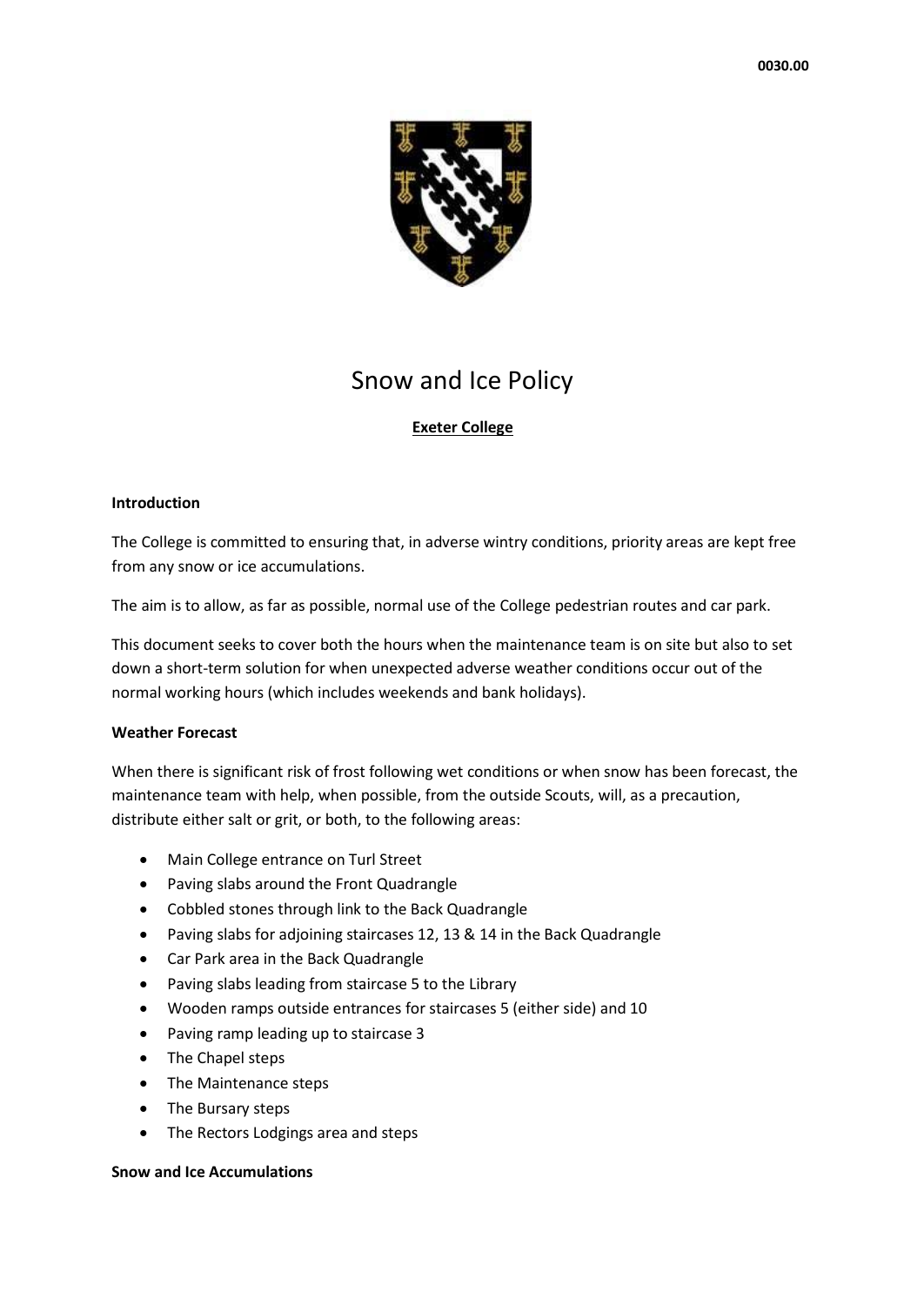Where a prior forecast has resulted in a precautionary gritting/salting, but overnight or at weekends/holidays, further accumulations have built up; the maintenance team will obtain the necessary equipment and materials and commence salting and gritting the identified priority areas as soon as possible. At this stage it should be noted that significant snowfalls may hamper individuals' travel to work arrangements and initial actions may be dependent upon the number of staff available to carry out this work.

Materials used will include grit, salt or a combination of two; wheel-barrow for distribution/delivery; salt/grit spreader; shovels. These materials will be stored in the Maintenance area.

### **Out of Normal Working Hours**

Wherever possible gritting or salting will be carried out prior to weekend or bank holiday period during the winter where conditions forecast indicate possible snow falls or build-up of ice in wet weather conditions.

On occasions the forecast may be incorrect or inaccurate and the College may need to carry out some emergency gritting/salting. Under these circumstances the College has a few options.

- a. A porter could be utilised to apply the required materials to some of the priority areas.
- b. Student volunteers could be utilised to carry out the work.
- c. The situation could warrant a maintenance callout approach reliant on the goodwill of contractors or the maintenance staff to get to site in what could be difficult conditions.

#### **Clear Up**

Once the snow and/or ice has thawed the outside Scouts will clear away loose salt/grit leaving the site clean and tidy.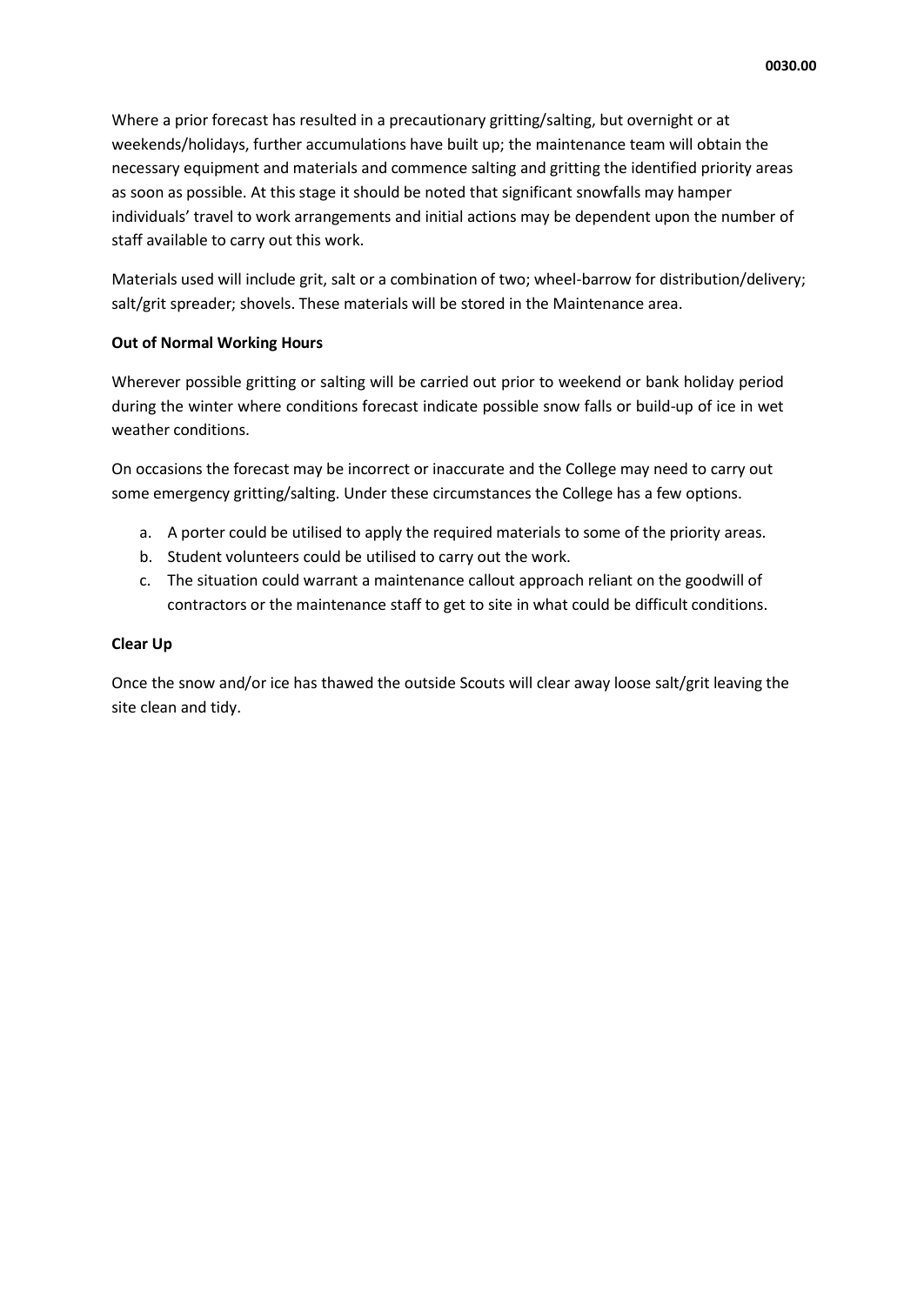### **Exeter House**

#### **Introduction**

The College is committed to ensuring that, in adverse wintry conditions, priority areas are kept free from any snow or ice accumulations.

The aim is to allow, as far as possible, normal use of the College pedestrian routes and car park.

This document seeks to cover both the hours when the maintenance team is on site but also to set down a short-term solution for when unexpected adverse weather conditions occur out of the normal working hours (which includes weekends and bank holidays).

### **Weather Forecast**

When there is significant risk of frost following wet conditions or when snow has been forecast, the maintenance team with help, when possible, from the outside Scouts, will, as a precaution, distribute either salt or grit, or both, to the following areas:

- Front of Exeter House path/driveway leading to properties 235, Pavilion and Block B
- Block B Steps for Basement and First Floor
- Paving slabs around the Back Quadrangle leading to Blocks K, M & E
- Pathway through link past Block E/Wardens Flat to the small Quadrangle of Blocks F & G
- Pathway leading past SKP House Laundry
- The Laundry Basement Steps
- Pathway leading past SKP house and Block B linking into the Back Quadrangle
- Paving slabs to Block A & Norman House

### **Snow and Ice Accumulations**

Where a prior forecast has resulted in a precautionary gritting/salting, but overnight or at weekends/holidays, further accumulations have built up; the maintenance team will obtain the necessary equipment and materials and commence salting and gritting the identified priority areas as soon as possible. At this stage it should be noted that significant snowfalls may hamper individuals' travel to work arrangements and initial actions may be dependent upon the number of staff available to carry out this work.

Materials used will include grit, salt or a combination of two; wheel-barrow for distribution/delivery; salt/grit spreader; shovels. These materials will be stored in the Maintenance area.

### **Out of Normal Working Hours**

Wherever possible gritting or salting will be carried out prior to weekend or bank holiday period during the winter where conditions forecast indicate possible snow falls or build-up of ice in wet weather conditions.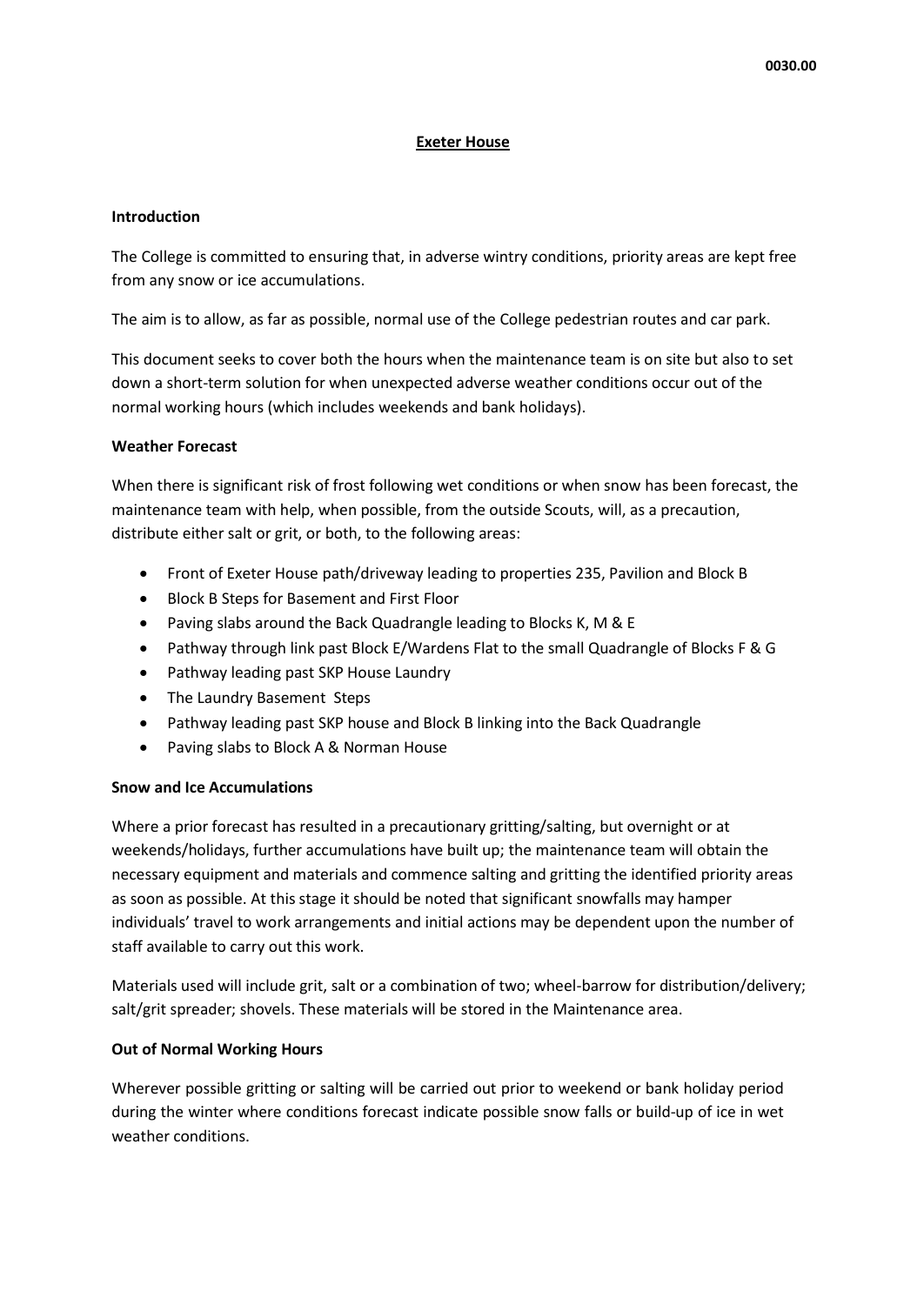On occasions the forecast may be incorrect or inaccurate and the College may need to carry out some emergency gritting/salting. Under these circumstances the College has a few options.

- d. A porter could be utilised to apply the required materials to some of the priority areas.
- e. Student volunteers could be utilised to carry out the work.
- f. The situation could warrant a maintenance callout approach reliant on the goodwill of contractors or the maintenance staff to get to site in what could be difficult conditions.

# **Clear Up**

Once the snow and/or ice has thawed the outside Scouts will clear away loose salt/grit leaving the site clean and tidy.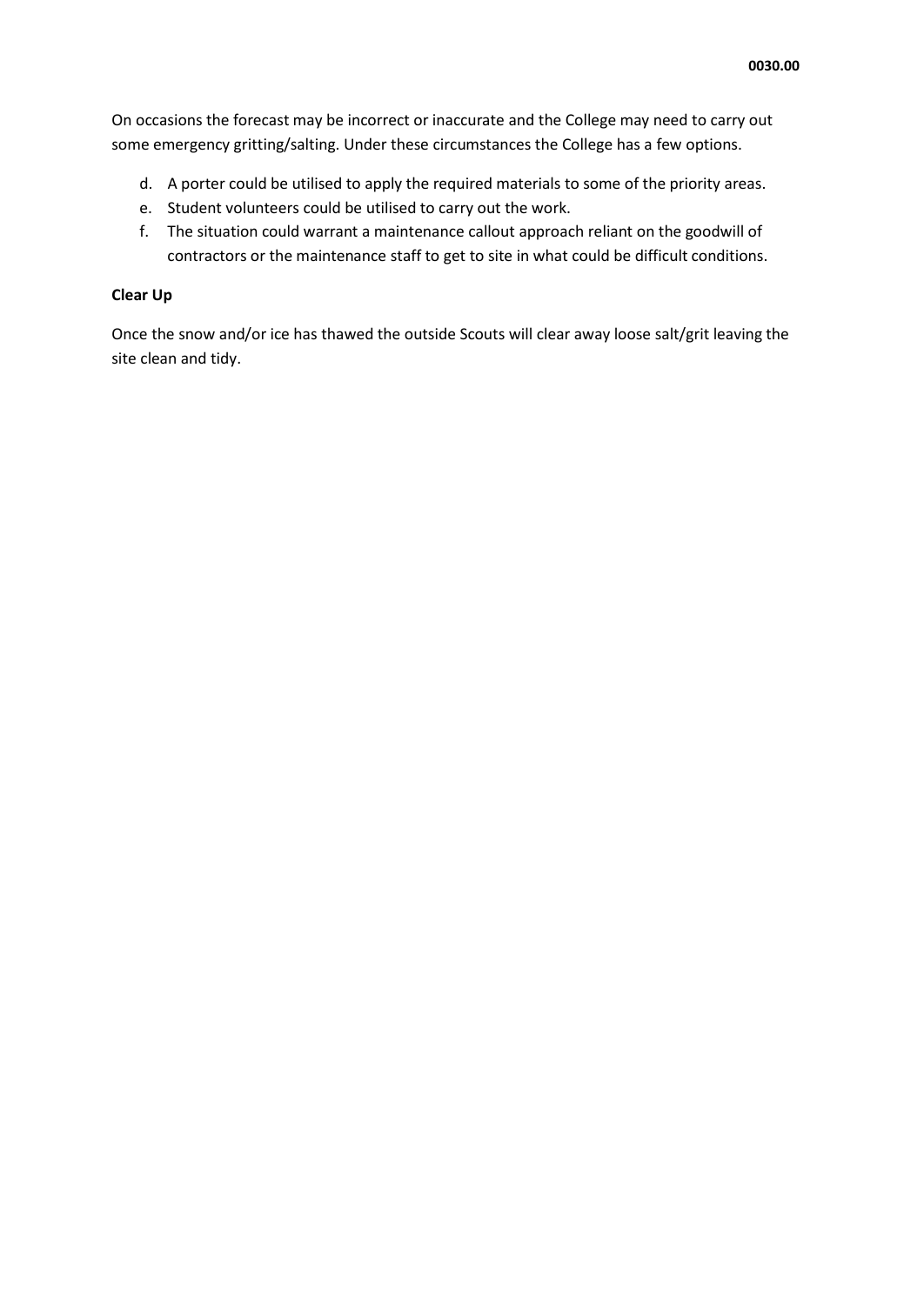## **Stapeldon House properties**

### **Introduction**

The College is committed to ensuring that, in adverse wintry conditions, priority areas are kept free from any snow or ice accumulations.

The aim is to allow, as far as possible, normal use of the College pedestrian routes and car park.

This document seeks to cover both the hours when the maintenance team is on site but also to set down a short-term solution for when unexpected adverse weather conditions occur out of the normal working hours (which includes weekends and bank holidays).

### **Weather Forecast**

When there is significant risk of frost following wet conditions or when snow has been forecast, the maintenance team with help, when possible, from the outside Scouts, will, as a precaution, distribute either salt or grit, or both, to the following areas:

- Front path/driveways leading up to the entrances of 214-222
- Front path/driveways leading up to the entrances of 224-226
- Front path/driveways leading up to the entrances of 228-230
- 214 Kitchen outside ramp leading into back garden
- 218-220 outside emergency exit ramp leading into back garden
- 226 Maintenance workshop pathway down side of property into back garden

### **Snow and Ice Accumulations**

Where a prior forecast has resulted in a precautionary gritting/salting, but overnight or at weekends/holidays, further accumulations have built up; the maintenance team will obtain the necessary equipment and materials and commence salting and gritting the identified priority areas as soon as possible. At this stage it should be noted that significant snowfalls may hamper individuals' travel to work arrangements and initial actions may be dependent upon the number of staff available to carry out this work.

Materials used will include grit, salt or a combination of two; wheel-barrow for distribution/delivery; salt/grit spreader; shovels. These materials will be stored in the Maintenance area.

### **Out of Normal Working Hours**

Wherever possible gritting or salting will be carried out prior to weekend or bank holiday period during the winter where conditions forecast indicate possible snow falls or build-up of ice in wet weather conditions.

On occasions the forecast may be incorrect or inaccurate and the College may need to carry out some emergency gritting/salting. Under these circumstances the College has a few options.

g. A porter could be utilised to apply the required materials to some of the priority areas.